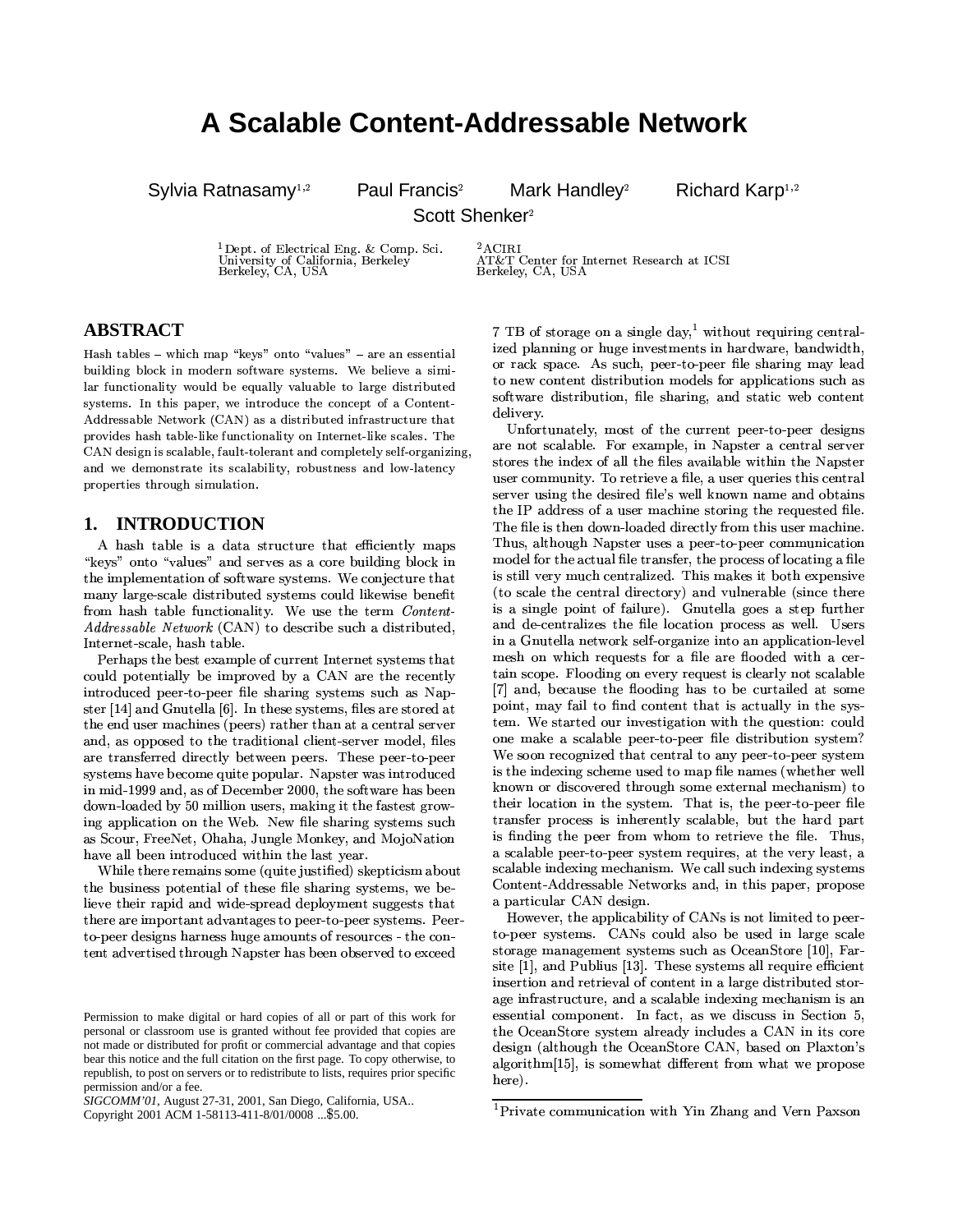Another potential application for CANs is in the construction of wide-area name resolution services that (unlike the DNS) decouple the naming scheme from the name resolution process thereby enabling arbitrary, location-independent naming schemes.

Our interest in CANs is based on the belief that a hash table-like abstraction would give Internet system developers a powerful design tool that could enable new applications and communication models. However, in this paper our focus is not on the use of CANs but on their design. In [17], we describe, in some detail, one possible application, which we call a "grass-roots" content distribution system, that leverages our CAN work.

As we have said, CANs resemble a hash table; the basic operations performed on a CAN are the insertion, lookup and deletion of (key, value) pairs. In our design, the CAN is composed of many individual nodes. Each CAN node stores a chunk (called a zone) of the entire hash table. In addition, a node holds information about a small number of "adjacent" zones in the table. Requests (insert, lookup, or delete) for a particular key are routed by intermediate CAN nodes towards the CAN node whose zone contains that key. Our CAN design is completely distributed (it requires no form of centralized control, coordination or configuration), scalable (nodes maintain only a small amount of control state that is independent of the number of nodes in the system). and fault-tolerant (nodes can route around failures). Unlike systems such as the DNS or IP routing, our design does not impose any form of rigid hierarchical naming structure to achieve scalability. Finally, our design can be implemented entirely at the application level.

In what follows, we describe our basic design for a CAN in Section 2, describe and evaluate this design in more detail in Section 3 and discuss our results in Section 4. We discuss related work in Section 5 and directions for future work in Section 6.

#### **DESIGN** 2.

First we will describe our Content Addressable Network in its most basic form; in Section 3 we will add additional design features that improve system performance.

Our design centers around a virtual d-dimensional Cartesian coordinate space on a  $d$ -torus.<sup>2</sup> This coordinate space is completely logical and bears no relation to any physical coordinate system. At any point in time, the entire coordinate space is dynamically partitioned among all the nodes in the system such that every node "owns" its individual, distinct zone within the overall space. For example, Figure 1 shows a 2-dimensional  $[0, 1] \times [0, 1]$  coordinate space partitioned between 5 CAN nodes.

This virtual coordinate space is used to store (key, value) pairs as follows: to store a pair  $(K_1, V_1)$ , key  $K_1$  is deterministically mapped onto a point  $P$  in the coordinate space using a uniform hash function. The corresponding key-value pair is then stored at the node that owns the zone within which the point  $P$  lies. To retrieve an entry corresponding to key  $K_1$ , any node can apply the same deterministic hash function to map  $K_1$  onto point P and then retrieve the corresponding value from the point  $P$ . If the point  $P$  is not

owned by the requesting node or its immediate neighbors, the request must be routed through the CAN infrastructure until it reaches the node in whose zone  $P$  lies. Efficient routing is therefore a critical aspect of our CAN.

Nodes in the CAN self-organize into an overlay network that represents this virtual coordinate space. A node learns and maintains as its set of neighbors the IP addresses of those nodes that hold coordinate zones adjoining its own zone. This set of immediate neighbors serves as a coordinate routing table that enables routing between arbitrary points in the coordinate space.

We will first describe the three most basic pieces of our design: CAN routing, construction of the CAN coordinate overlay, and maintenance of the CAN overlay. We will then, in Section 3, discuss additional design pieces that greatly enhance system performance and robustness.

### 2.1 Routing in a CAN

Intuitively, routing in a Content Addressable Network works by following the straight line path through the Cartesian space from source to destination coordinates.

A CAN node maintains a coordinate routing table that holds the IP address and virtual coordinate zone of each of its neighbors in the coordinate space. In a  $d$ -dimensional coordinate space, two nodes are neighbors if their coordinate spans overlap along  $d-1$  dimensions and abut along one dimension. For example, in Figure 2, node 5 is a neighbor of node 1 because its coordinate zone overlaps with 1's along the Y axis and abuts along the X-axis. On the other hand, node 6 is not a neighbor of 1 because their coordinate zones abut along both the X and Y axes. This purely local neighbor state is sufficient to route between two arbitrary points in the space: A CAN message includes the destination coordinates. Using its neighbor coordinate set, a node routes a message towards its destination by simple greedy forwarding to the neighbor with coordinates closest to the destination coordinates. Figure 2 shows a sample routing path.

For a  $d$  dimensional space partitioned into  $n$  equal zones, the average routing path length is thus  $(d/4)(n^{1/d})$  and individual nodes maintain  $2d$  neighbors.<sup>3</sup> These scaling results mean that for a  $d$  dimensional space, we can grow the number of nodes (and hence zones) without increasing per node state while the path length grows as  $O(n^{1/d})$ .

Note that many different paths exist between two points in the space and so, even if one or more of a node's neighbors were to crash, a node would automatically route along the next best available path.

If however, a node loses all its neighbors in a certain direction, and the repair mechanisms described in Section 2.3 have not yet rebuilt the void in the coordinate space, then greedy forwarding may temporarily fail. In this case, a node may use an expanding ring search (using stateless, controlled flooding over the unicast CAN overlay mesh) to locate a node that is closer to the destination than itself. The mes-

 ${}^{2}$ For simplicity, the illustrations in this paper do not show a torus, so the reader must remember that the coordinate space wraps

<sup>&</sup>lt;sup>3</sup>Recently proposed routing algorithms for location services [15] route in  $O(\log n)$  hops with each node maintaining  $O(\log n)$  neighbors. Notice that were we to select the number of dimensions  $d=(\log_2 n)/2$ , we could achieve the same scaling properties. We choose to hold  $d$  fixed independent of  $n$ , since we envision applying CANs to very large systems with frequent topology changes. In such systems, it is important to keep the number of neighbors independent of the system size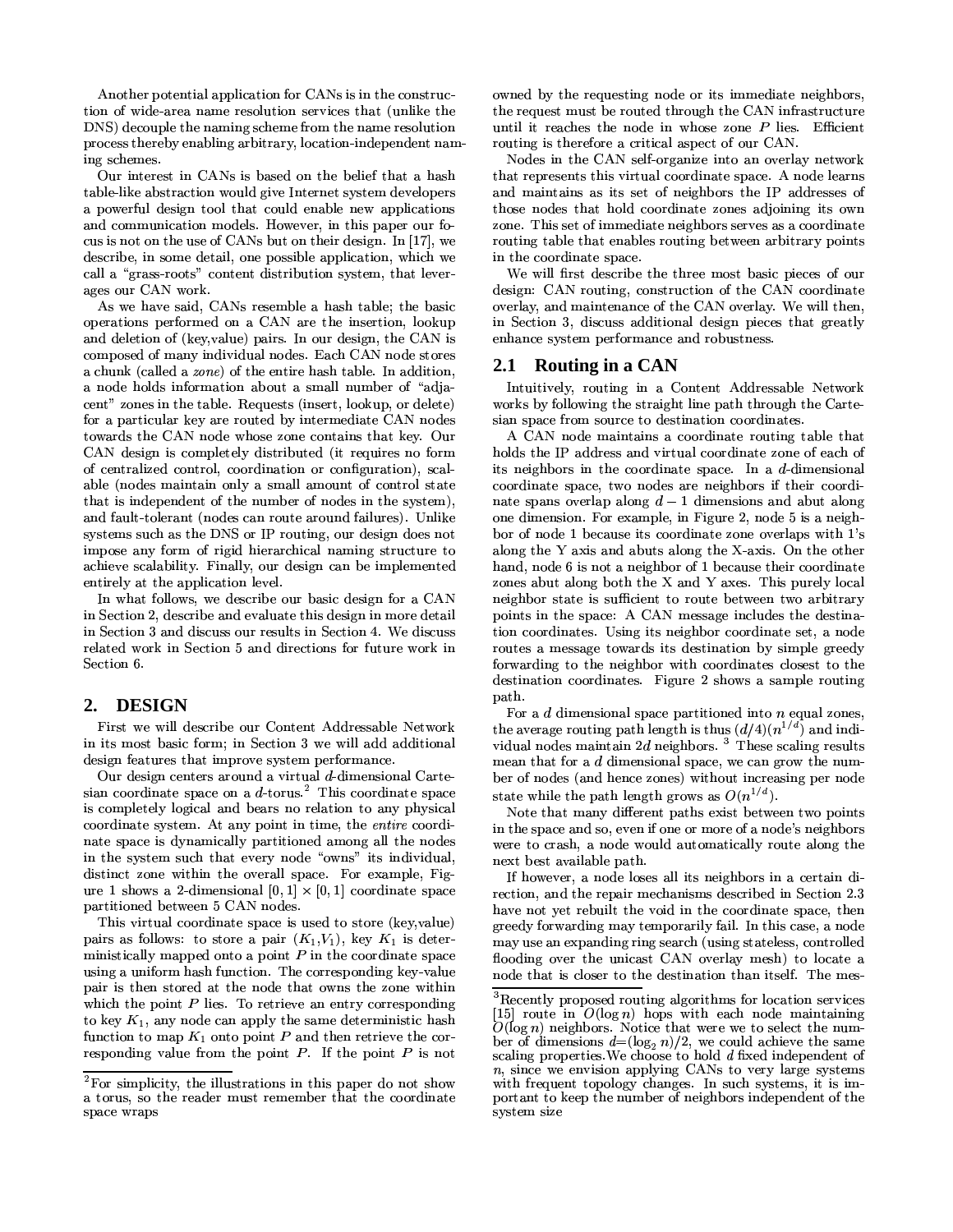

Figure 1: Example 2-d coordinate overlay with 5 nodes



Figure 2: Example 2-d space before node 7 joins



1's coordinate neighbor set =  $\{2,3,4,7\}$ <br>7's coordinate neighbor set =  $\{1,2,4,5\}$ 

Figure 3: Example 2-d space after node 7 ioins

sage is then forwarded to this closer node, from which greedy forwarding is resumed.

#### **CAN** construction  $2.2$

As described above, the entire CAN space is divided amongst the nodes currently in the system. To allow the CAN to grow incrementally, a new node that joins the system must be allocated its own portion of the coordinate space. This is done by an existing node splitting its allocated zone in half, retaining half and handing the other half to the new node.

The process takes three steps:

- 1. First the new node must find a node already in the CAN.
- 2. Next, using the CAN routing mechanisms, it must find a node whose zone will be split.
- 3. Finally, the neighbors of the split zone must be notified so that routing can include the new node.

### **Bootstrap**

A new CAN node first discovers the IP address of any node currently in the system. The functioning of a CAN does not depend on the details of how this is done, but we use the same bootstrap mechanism as YOID [4].

As in [4] we assume that a CAN has an associated DNS domain name, and that this resolves to the IP address of one or more CAN bootstrap nodes. A bootstrap node maintains a partial list of CAN nodes it believes are currently in the system. Simple techniques to keep this list reasonably current are described in  $[4]$ .

To join a CAN, a new node looks up the CAN domain name in DNS to retrieve a bootstrap node's IP address. The bootstrap node then supplies the IP addresses of several randomly chosen nodes currently in the system.

### Finding a Zone

The new node then randomly chooses a point  $P$  in the space and sends a JOIN request destined for point  $P$ . This message is sent into the CAN via any existing CAN node. Each CAN node then uses the CAN routing mechanism to forward the message, until it reaches the node in whose zone  $P$  lies.

This current occupant node then splits its zone in half and assigns one half to the new node. The split is done by assuming a certain ordering of the dimensions in deciding along which dimension a zone is to be split, so that zones can be re-merged when nodes leave. For a 2-d space a zone would first be split along the X dimension, then the Y and so on. The (key, value) pairs from the half zone to be handed over are also transfered to the new node.

### Joining the Routing

Having obtained its zone, the new node learns the IP addresses of its coordinate neighbor set from the previous occupant. This set is a subset of the the previous occupant's neighbors, plus that occupant itself. Similarly, the previous occupant updates its neighbor set to eliminate those nodes that are no longer neighbors. Finally, both the new and old nodes' neighbors must be informed of this reallocation of space. Every node in the system sends an immediate update message, followed by periodic refreshes, with its currently assigned zone to all its neighbors. These soft-state style updates ensure that all of their neighbors will quickly learn about the change and will update their own neighbor sets accordingly. Figures 2 and 3 show an example of a new node (node 7) joining a 2-dimensional CAN.

As can be inferred, the addition of a new node affects only a small number of existing nodes in a very small locality of the coordinate space. The number of neighbors a node maintains depends only on the dimensionality of the coordinate space and is independent of the total number of nodes in the system. Thus, node insertion affects only  $O(number)$ of dimensions) existing nodes which is important for CANs with huge numbers of nodes.

### 2.3 Node departure, recovery and CAN maintenance

When nodes leave a CAN, we need to ensure that the zones they occupied are taken over by the remaining nodes. The normal procedure for doing this is for a node to explicitly hand over its zone and the associated (key, value) database to one of its neighbors. If the zone of one of the neighbors can be merged with the departing node's zone to produce a valid single zone, then this is done. If not, then the zone is handed to the neighbor whose current zone is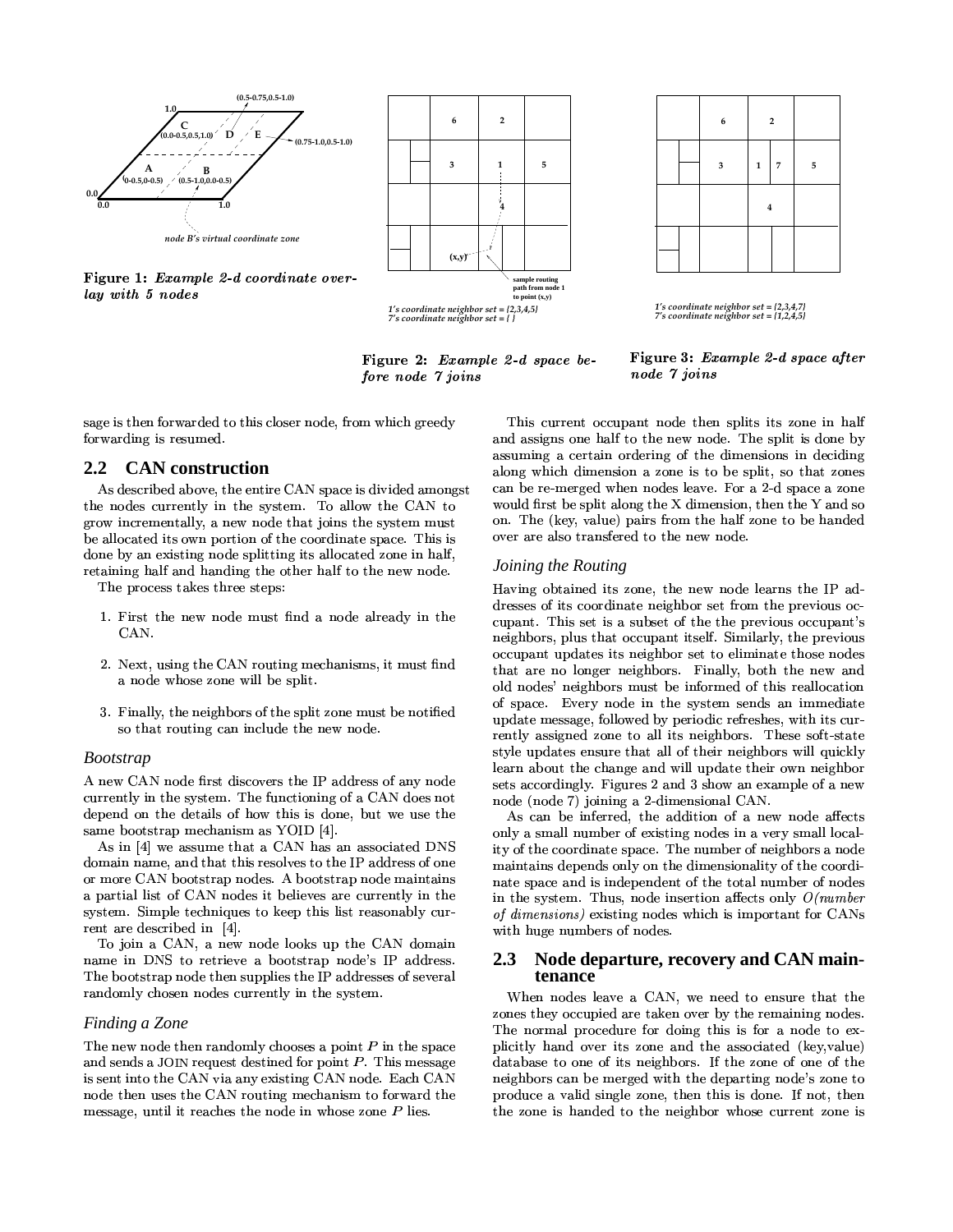smallest, and that node will then temporarily handle both zones

The CAN also needs to be robust to node or network failures, where one or more nodes simply become unreachable. This is handled through an immediate takeover algorithm that ensures one of the failed node's neighbors takes over the zone. However in this case the (key, value) pairs held by the departing node would be lost until the state is refreshed by the holders of the data.

Under normal conditions a node sends periodic update messages to each of its neighbors giving its zone coordinates and a list of its neighbors and their zone coordinates. The prolonged absence of an update message from a neighbor signals its failure.

Once a node has decided that its neighbor has died it initiates the takeover mechanism and starts a takeover timer running. Each neighbor of the failed node will do this independently, with the timer initialized in proportion to the volume of the node's own zone. When the timer expires, a node sends a TAKEOVER message conveying its own zone volume to all of the failed node's neighbors.

On receipt of a TAKEOVER message, a node cancels its own timer if the zone volume in the message is smaller that its own zone volume, or it replies with its own TAKEOVER message. In this way, a neighboring node is efficiently chosen which is still alive, and which has a small zone volume.<sup>5</sup>

Under certain failure scenarios involving the simultaneous failure of multiple adiacent nodes, it is possible that a node detects a failure, but that less than half of the failed node's neighbors are still reachable. If it takes over under these circumstances, it is possible for the CAN state to become inconsistent. In such cases, prior to triggering the repair mechanism, the node performs an expanding ring search for any nodes residing beyond the failure region and hence it eventually rebuilds sufficient neighbor state to initiate a takeover safely.

Finally, both the normal leaving procedure and the immediate takeover algorithm can result in a node holding more than one zone. To prevent repeated further fragmentation of the space, a background zone-reassignment algorithm, which we describe in Appendix A, runs to ensure that the CAN tends back towards one zone per node.

#### $3.$ **DESIGN IMPROVEMENTS**

Our basic CAN algorithm as described in the previous section provides a balance between low per-node state  $(O(d))$  for a d dimensional space) and short path lengths with  $O(dn^{1/d})$ hops for  $d$  dimensions and  $n$  nodes. This bound applies to the number of hops in the CAN path. These are application *level* hops, not IP-level hops, and the latency of each hop might be substantial; recall that nodes that are adjacent in the CAN might be many miles (and many IP hops) away from each other. The average total latency of a lookup is the average number of CAN hops times the average latency of each CAN hop. We would like to achieve a lookup latency that is comparable (within a small factor) to the underlying IP path latencies (between the requester and the CAN node holding the key).

In this section, we describe a number of design techniques whose primary goal is to reduce the latency of CAN routing. Not unintentionally, many of these techniques offer the additional advantage of improved CAN robustness both in terms of routing and data availability. In a nutshell, our strategy in attempting to reduce path latency is to reduce either the path length or the per-hop latency because the overall CAN path latency depends directly on the path length  $(i.e.$  number of hops) and the latency of each hop along the path. A final improvement we make to our basic design is to add simple load balancing mechanisms (described in Sections 3.7) and  $3.8$ ).

First, we describe and evaluate each design feature individually and then, in Section 4, discuss how together they affect the overall performance. These added features yield significant improvements but come at the cost of increased per-node state (although per-node state still remains independent of the number of nodes in the system) and somewhat increased complexity. The extent to which the following techniques are applied (if at all) involves a trade-off between improved routing performance and system robustness on the one hand and increased per-node state and system complexity on the other. Until we have greater deployment experience, and know the application requirements better. we are not prepared to decide on these tradeoffs.

We simulated our CAN design on Transit-Stub (TS) topologies using the GT-ITM topology generator [21]. TS topologies model networks using a 2-level hierarchy of routing domains with transit domains that interconnect lower level stub domains.

#### $3.1$ **Multi-dimensioned coordinate spaces**

The first observation is that our design does not restrict the dimensionality of the coordinate space. Increasing the dimensions of the CAN coordinate space reduces the routing path length, and hence the path latency, for a small increase in the size of the coordinate routing table.

Figure 4 measures this effect of increasing dimensions on routing path length. We plot the path length for increasing numbers of CAN nodes for coordinate spaces with different dimensions. For a system with  $n$  nodes and  $d$  dimensions, we see that the path length scales as  $O(d(n^{1/d}))$  in keeping with the analytical results for perfectly partitioned coordinate spaces.

Because increasing the number of dimensions implies that a node has more neighbors, the routing fault tolerance also improves as a node now has more potential next hop nodes along which messages can be routed in the event that one or more neighboring nodes crash.

### 3.2 Realities: multiple coordinate spaces

The second observation is that we can maintain multiple, independent coordinate spaces with each node in the system being assigned a different zone in each coordinate space. We call each such coordinate space a "reality". Hence, for a CAN with  $r$  realities, a single node is assigned  $r$  coordinate zones, one on every reality and holds  $r$  independent neighbor sets.

The contents of the hash table are replicated on every reality. This replication improves data availability. For example, say a pointer to a particular file is to be stored at the co-

<sup>&</sup>lt;sup>4</sup>To prevent stale entries as well as to refresh lost entries, nodes that insert (key, value) pairs into the CAN should periodically refresh these entries

<sup>&</sup>lt;sup>5</sup>Additional metrics such as load or the quality of connectivity can also be taken into account, but in the interests of simplicity we won't discuss these further here.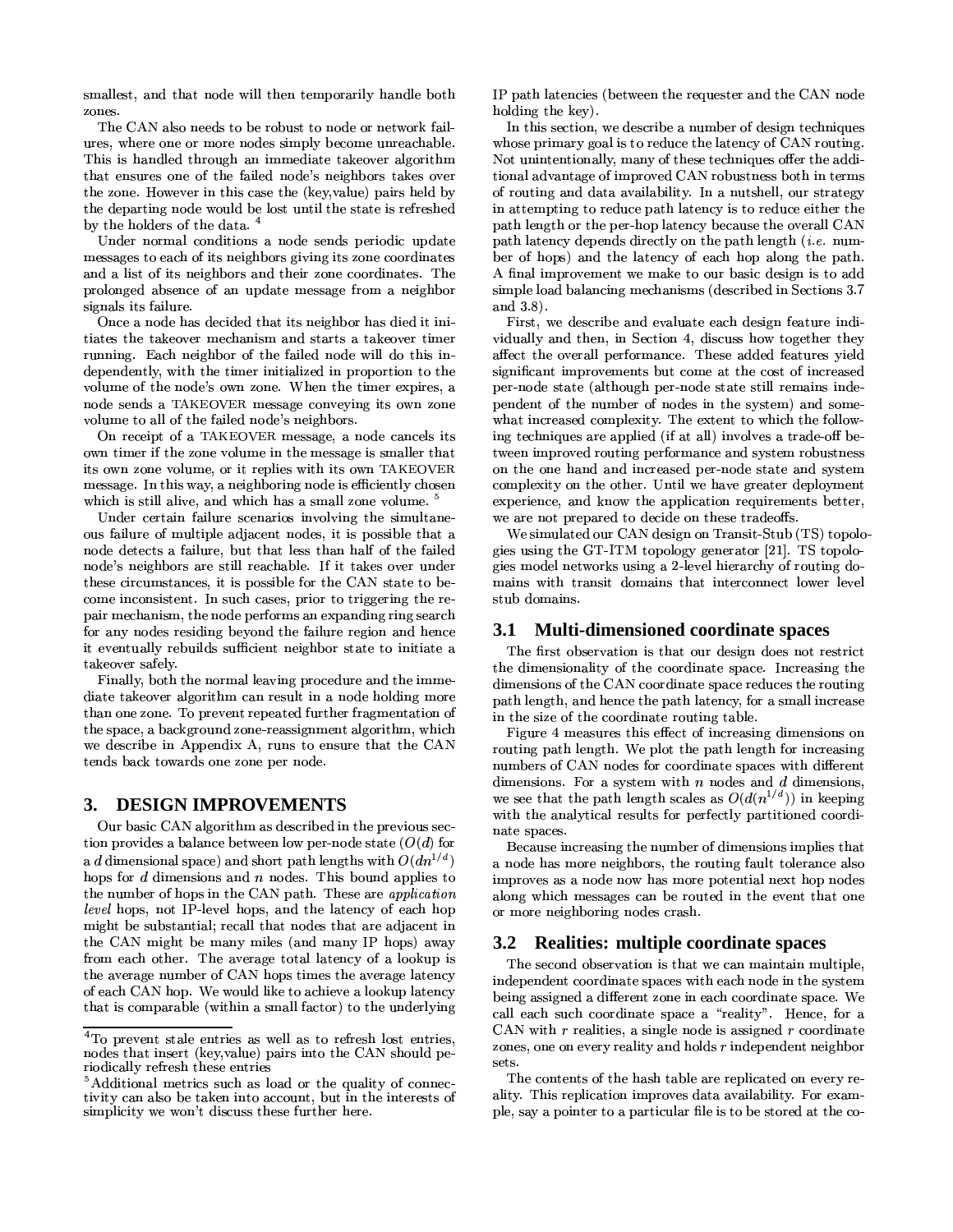

Figure 4: Effect of dimensions on path length

Figure 5: Effect of multiple realities on path length

Figure 6: Path length with in*creasing neighbor state* 

ordinate location  $(x,y,z)$ . With three independent realities, this pointer would be stored at 3 different nodes corresponding to the coordinates  $(x, y, z)$  on each reality and hence it is unavailable only when all three nodes are unavailable.

Further, because the contents of the hash table are replicated on every reality, routing to location  $(x,y,z)$  translates to reaching  $(x, y, z)$  on *any* reality. A given node owns one zone per reality each of which is at a distinct, and possibly distant, location in the coordinate space. Thus, an individual node has the ability to, in a single hop, reach distant portions of the coordinate space thereby greatly reducing the average path length. To forward a message, a node now checks all its neighbors on each reality and forwards the message to that neighbor with coordinates closest to the destination. Figure 5 plots the path length for increasing numbers of nodes for different numbers of realities. From the graph, we see that realities greatly reduce path length. Thus, using multiple realities reduces the path length and hence the overall CAN path latency. Finally, multiple realities improve routing fault tolerance, because in the case of a routing breakdown on one reality, messages can continue to be routed using the remaining realities.

### Multiple dimensions versus multiple realities

Increasing either the number of dimensions or realities results in shorter path lengths and higher per-node state. Here we compare the relative improvements caused by each of these features.

Figure 6 plots the path length versus the average number of neighbors maintained per node for increasing dimensions and realities. We see that for the same number of neighbors, increasing the dimensions of the space yields shorter path lengths than increasing the number of realities. One should not, however, conclude from these tests that multiple dimensions are more valuable than multiple realities because multiple realities offer other benefits such as improved data availability and fault-tolerance. Rather, the point to take away is that if one were willing to incur an increase in the average per-node neighbor state for the primary purpose of improving routing efficiency, then the right way to do so would be to increase the dimensionality  $d$  of the coordinate space, rather than the number of realities  $r$ .

## 3.3 Better CAN routing metrics

The routing metric, as described in Section 2.1, is the progress in terms of Cartesian distance made towards the destination. One can improve this metric to better reflect the underlying IP topology by having each node measure the network-level round-trip-time  $(RTT)$  to each of its neighbors. For a given destination, a message is forwarded to the neighbor with the maximum ratio of progress to  $RTT$ . This favors lower latency paths, and helps the application level CAN routing avoid unnecessarily long hops.

Unlike increasing the number of dimensions or realities,  $RTT$  weighted routing aims at reducing the latency of individual hops along the path and not at reducing the path length. Thus, our metric for evaluating the efficacy of  $RTT$ weighted routing is the per-hop latency, obtained by dividing the overall path latency by the path length.

To quantify the effect of this routing metric, we used Transit-Stub topologies with link latencies of 100ms for intratransit domain links, 10ms for stub-transit links and 1ms for intra-stub domain links. With our simulated topology, the average end-to-end latency of the underlying IP network path between randomly selected source-destination nodes is approximately 115ms. Table 1 compares the average perhop latency with and without RTT weighting. These latencies were averaged over test runs with  $n$ , the number of nodes in the CAN, ranging from  $2^8$  to  $2^{18}$ .

As can be seen, while the per-hop latency without RTT weighted routing matches the underlying average IP network latency, RTT weighted routing lowers the per-hop latency by between 24 - 40% depending on the number of dimensions. Higher dimensions give more next-hop forwarding choices and hence even greater improvements.

### 3.4 Overloading coordinate zones

So far, our design assumes that a zone is, at any point in time, assigned to a single node in the system. We now modify this to allow multiple nodes to share the same zone. Nodes that share the same zone are termed peers. We define a system parameter MAXPEERS, which is the maximum number of allowable peers per zone (we imagine that this value would typically be rather low, 3 or 4 for example).

With zone overloading, a node maintains a list of its peers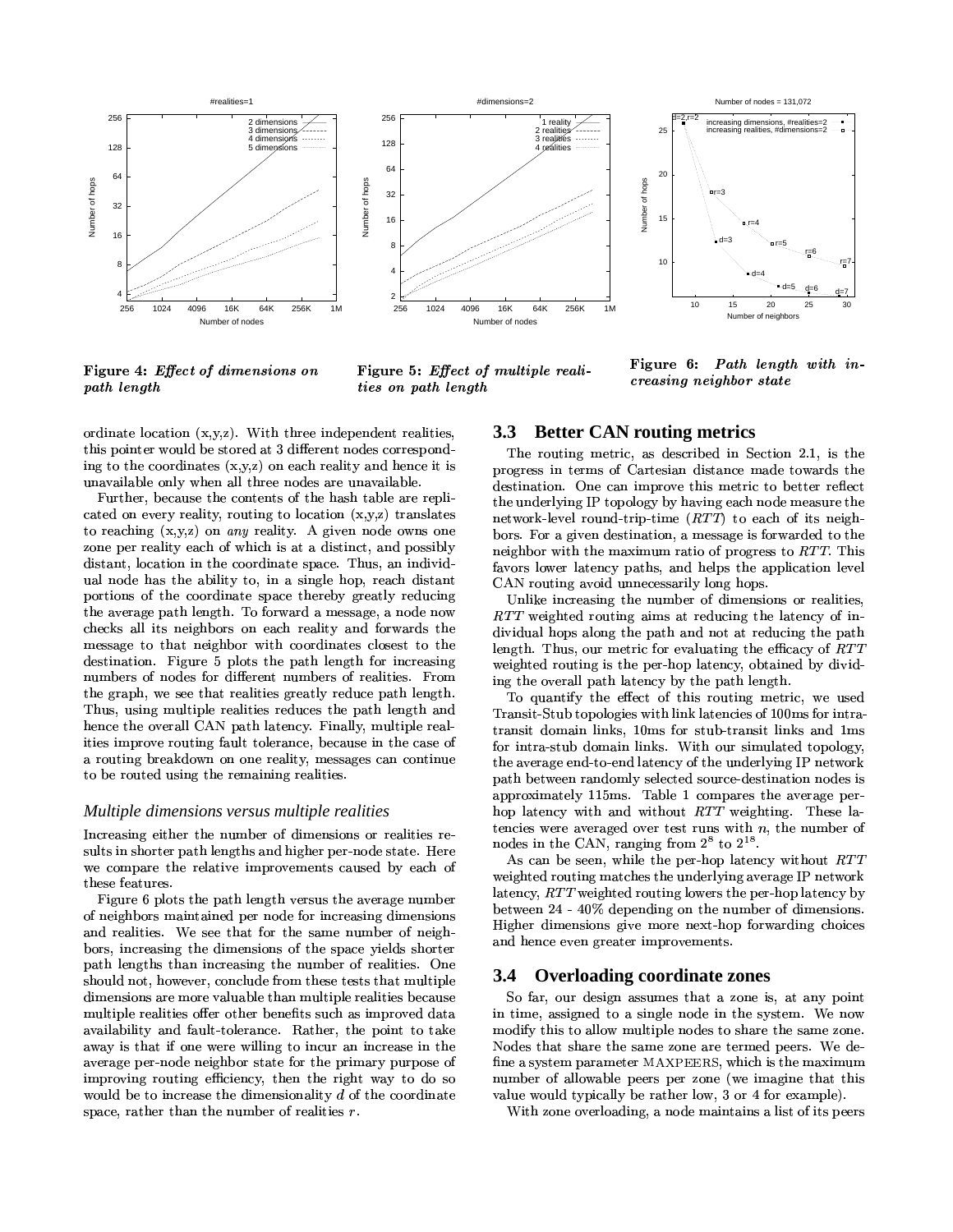| Number of  | Non- $RTT$ weighted | $RTT$ weighted |
|------------|---------------------|----------------|
| dimensions | routing (ms)        | routing $(ms)$ |
|            | 116.8               | 883            |
|            | 116.7               | 76.1           |
|            | 115.8               | 71.2           |
|            | 115.4               | 70.9           |

Table 2: Per-hop latencies using multiple nodes per zone Table 1: Per-hop latency using RTT weighted routing

in addition to its neighbor list. While a node must know all the peers in its own zone, it need not track all the peers in its neighboring zones. Rather, a node selects one node from each of its neighboring zones. Thus, zone overloading does not increase the amount of *neighbor* information an individual node must hold, but does require it to hold additional state for up to MAXPEERS peer nodes.

Overloading a zone is achieved as follows: When a new node A joins the system, it discovers, as before, an existent node  $B$  whose zone it is meant to occupy. Rather than directly splitting its zone as described earlier, node  $B$  first checks whether it has fewer than MAXPEERS peer nodes. If so, the new node A merely joins  $B$ 's zone without any space splitting. Node  $A$  obtains both its peer list and its list of coordinate neighbors from  $B$ . Periodic soft-state updates from  $A$  serve to inform  $A$ 's peers and neighbors about its entry into the system.

If the zone is full (already has MAXPEERS nodes), then the zone is split into half as before. Node  $B$  informs each of the nodes on it's peer-list that the space is to be split. Using a deterministic rule (for example the ordering of IP addresses), the nodes on the peer list together with the new node A divide themselves equally between the two halves of the now split zone. As before, A obtains its initial list of peers and neighbors from B.

Periodically, a node sends its coordinate neighbor a request for its list of peers, then measures the  $RTT$  to all the nodes in that neighboring zone and retains the node with the lowest  $RTT$  as its neighbor in that zone. Thus a node will, over time, measure the round-trip-time to all the nodes in each neighboring zone and retain the closest  $(i.e.$  lowest latency) nodes in its coordinate neighbor set. After its initial bootstrap into the system, a node can perform this RTT measurement operation at very infrequent intervals so as to not unnecessarily generate large amounts of control traffic.

The contents of the hash table itself may be either divided or replicated across the nodes in a zone. Replication provides higher availability but increases the size of the data store at every node by a factor of MAXPEERS (because the overall space is now partitioned into fewer, and hence larger, zones) and data consistency must be maintained across peer nodes. On the other hand, partitioning data among a set of peer nodes does not require consistency mechanisms or increased data storage but does not improve availability either.

Overloading zones offers many advantages:

- reduced path length (number of hops), and hence reduced path latency, because placing multiple nodes per zone has the same effect as reducing the number of nodes in the system.
- reduced per-hop latency because a node now has mul-

tiple choices in its selection of neighboring nodes and can select neighbors that are closer (in terms of latency). Table 2 lists the average per-hop latency for increasing MAXPEERS for system sizes ranging from  $2^8$  to  $2^{18}$  nodes with the same Transit-Stub simulation topologies as in Section 3.3. We see that placing 4 nodes per zone can reduce the per-hop latency by

• improved fault tolerance because a zone is vacant only when all the nodes in a zone crash simultaneously (in which case the repair process of Section 2.3 is still required).

On the negative side, overloading zones adds somewhat to system complexity because nodes must additionally track a set of peers.

### 3.5 Multiple hash functions

about 45%.

For improved data availability, one could use  $k$  different hash functions to map a single key onto  $k$  points in the coordinate space and accordingly replicate a single (key, value) pair at  $k$  distinct nodes in the system. A (key, value) pair is then unavailable only when all  $k$  replicas are simultaneously unavailable. In addition, queries for a particular hash table entry could be sent to all  $k$  nodes in parallel thereby reducing the average query latency. Figure 7 plots this query latency (*i.e.* the time to fetch a (key, value) pair) for increasing number of nodes for different numbers of hash functions.

Of course, these advantages come at the cost of increasing the size of the (key, value) database and query traffic (in the case of parallel queries) by a factor of  $k$ .

Instead of querying all  $k$  nodes, a node might instead choose to retrieve an entry from that node which is closest to it in the coordinate space.

### Topologically-sensitive construction of the **3.6 CAN** overlay network

The CAN construction mechanisms described in Section 2.2 allocates nodes to zones at random, and so a node's neighbors on the CAN need not be topologically nearby on the underlying IP network. This can lead to seemingly strange routing scenarios where, for example, a CAN node in Berkeley has its neighbor nodes in Europe and hence its path to a node in Stanford may traverse distant nodes in Europe. While the design mechanisms described in the previous sections try to improve the selection of paths on an existing overlay network they do not try to improve the overlay network structure itself. In this section, we present some initial results on our current work on trying to construct CAN topologies that are congruent with the underlying IP topology.

Our initial scheme assumes the existence of a well known set of machines (for example, the DNS root name servers)

| Number of nodes per zone | per-hop latency (ms) |
|--------------------------|----------------------|
|                          | 116.4                |
|                          | 92.8                 |
|                          | 72.9                 |
|                          | i4 4                 |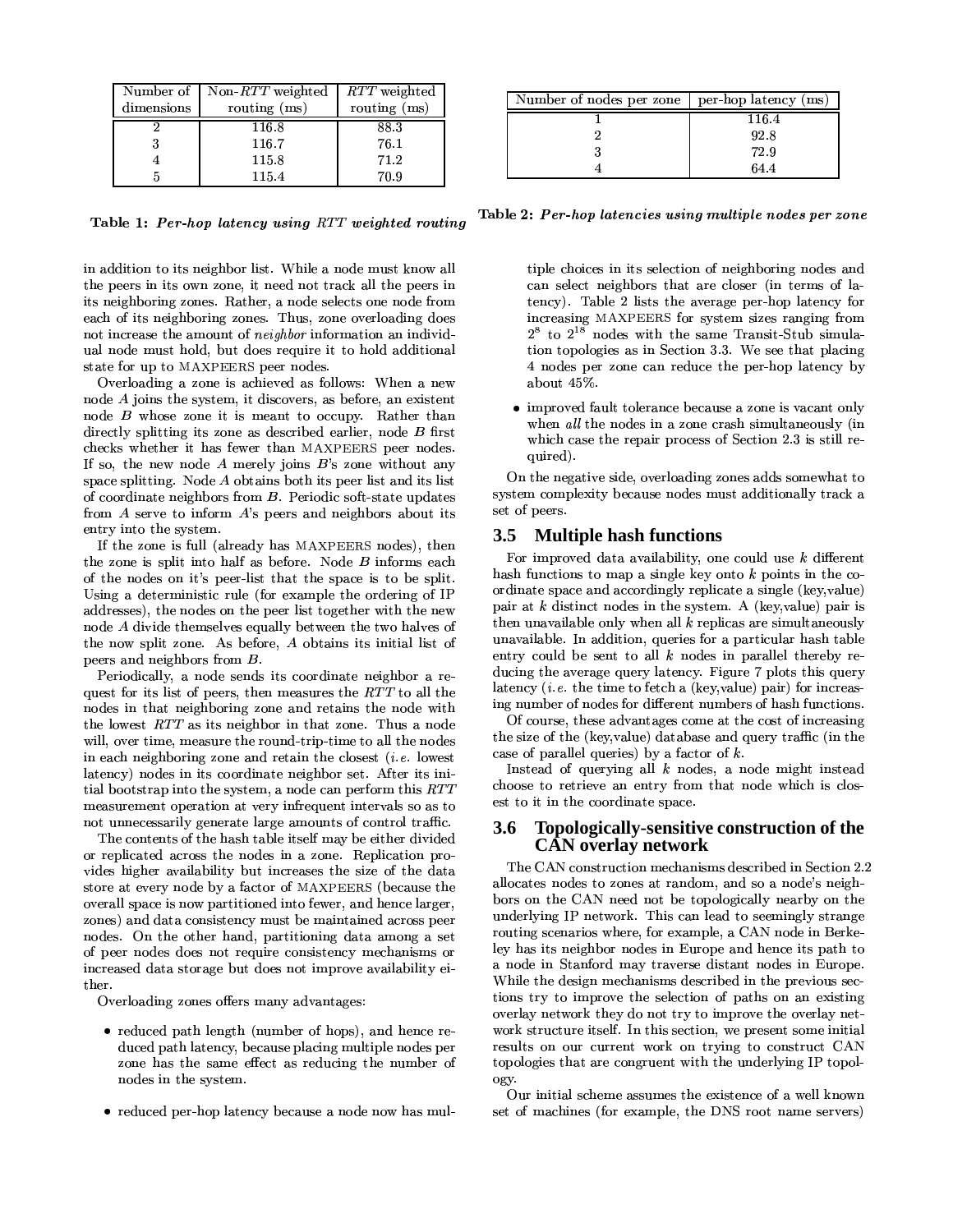



Figure 7: Reduction in userperceived query latency with the use of multiple hash functions

Figure 8: Latency savings due to Landmark ordering used in CAN  $construction$ 



Figure 9: Effect of Uniform Partitioning feature on a CAN with 65,536 nodes, 3 dimensions and 1 reality

that act as landmarks on the Internet. We achieve a form of "distributed binning" of CAN nodes based on their relative distances from this set of landmarks. Every CAN node measures its round-trip-time to each of these landmarks and orders the landmarks in order of increasing RTT. Thus, based on its delay measurements to the different landmarks, every CAN node has an associated ordering. With  $m$  landmarks,  $m!$  such orderings are possible. Accordingly we partition the coordinate space into  $m!$  equal sized portions, each corresponding to a single ordering. Our current (somewhat naive) scheme to partition the space into  $m!$  portions works as follows: assuming a fixed cyclical ordering of the dimensions (e.g. xyzxyzx...), we first divide the space, along the first dimension, into  $m$  portions, each portion is then subdivided along the second dimension into  $m-1$  portions each of which is further divided into  $m-2$  portions and so on. Previously, a new node joined the CAN at a random point in the entire coordinate space. Now, a new node joins the CAN at a random point in that portion of the coordinate space associated with its landmark ordering.

The rationale behind this scheme is that topologically close nodes are likely to have the same ordering and consequently, will reside in the same portion of the coordinate space and hence neighbors in the coordinate space are likely to be topologically close on the Internet.

The metric we use to evaluate the above binning scheme is the ratio of the latency on the CAN network to the average latency on the IP network. We call this the latency stretch. Figure 8 compares the stretch on CANs constructed with and without the above landmark ordering scheme. We use the same Transit-Stub topologies as before (Section 3.3) and 4 landmarks placed at random with the only restriction that they must be at least 5 hops away from each other. As can be seen, landmark ordering greatly improves the path latency.

A consequence of the above binning strategy is that the coordinate space is no longer uniformly populated. Because some orderings (bins) are more likely to occur than others their corresponding portions of the coordinate space are also more densely occupied than others leading to a slightly uneven distribution of load amongst the nodes. The use of background load balancing techniques (as described in Appendix A) where an overloaded node hands off a portion of his space to a more lightly loaded one could be used to alleviate this problem.

These results seem encouraging and we are continuing to study the effect of topology, link delay distribution, number of landmarks and other factors on the above scheme. Landmark ordering is work in progress which we do not discuss further (nor make use of) in this paper.

#### **More Uniform Partitioning** 3.7

When a new node joins, a JOIN message is sent to the owner of a random point in the space. This existing node knows not only its own zone coordinates, but also those of its neighbors. Therefore, instead of directly splitting its own zone, the existing occupant node first compares the volume of its zone with those of its immediate neighbors in the coordinate space. The zone that is split to accommodate the new node is then the one with the largest volume.

This volume balancing check thus tries to achieve a more uniform partitioning of the space over all the nodes and can be used with or without the landmark ordering scheme from Section 3.6. Since (key, value) pairs are spread across the coordinate space using a uniform hash function, the volume of a node's zone is indicative of the size of the (key, value) database the node will have to store, and hence indicative of the load placed on the node. A uniform partitioning of the space is thus desirable to achieve load balancing.

Note that this is not sufficient for true load balancing because some (key, value) pairs will be more popular than others thus putting higher load on the nodes hosting those pairs. This is similar to the "hot spot" problem on the Web. In Section 3.8 we discuss caching and replication techniques that can be used to ease this hot spot problem in CANs.

If the total volume of the entire coordinate space were  $V_T$ and  $n$  the the total number of nodes in the system then a perfect partitioning of the space among the  $n$  nodes would assign a zone of volume  $V_T/n$  to each node. We use V to denote  $V_T/n$ . We ran simulations with  $2^{16}$  nodes both with and without this uniform partitioning feature. At the end of each run, we compute the volume of the zone assigned to each node. Fig 9 plots different possible volumes in terms of  $V$  on the X axis and shows the percentage of the total number of nodes (Y axis) that were assigned zones of a par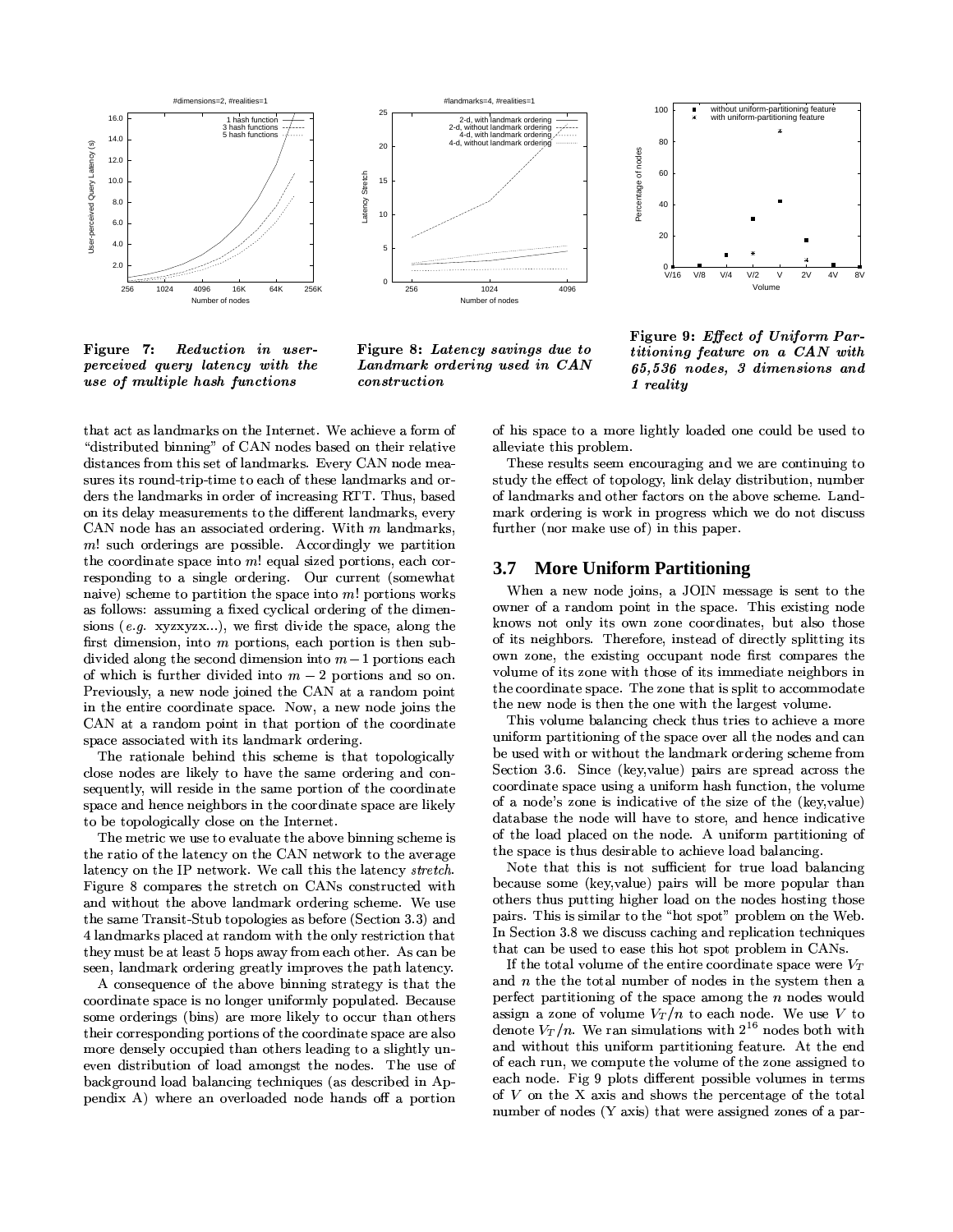ticular volume. From the plot, we can see that without the uniform partitioning feature a little over 40% of the nodes are assigned to zones with volume  $V$  as compared to almost 90% with this feature and the largest zone volume drops from  $8V$  to  $2V$ . Not surprisingly, the partitioning of the space further improves with increasing dimensions.

### $3.8$ Caching and Replication techniques for "hot spot" management

As with files in the Web, certain (key, value) pairs in a CAN are likely to be far more frequently accessed than others thus overloading nodes that hold these popular data keys. To make very *popular* data keys widely available, we borrow some of the caching and replication techniques commonly applied to the Web.

- Caching: In addition to its primary data store (*i.e.* those data keys that hash into its coordinate zone). a CAN node maintains a cache of the data keys it recently accessed. Before forwarding a request for a data key towards its destination, a node first checks whether the requested data key is in its own cache and if so, can itself satisfy the request without forwarding it any further. Thus, the number of caches from which a data key can be served grows in direct proportion to its popularity and the very act of requesting a data key makes it more widely available.
- Replication: A node that finds it is being overloaded by requests for a particular data key can replicate the data key at each of its neighboring nodes. Replication is thus an active pushing out of popular data keys as opposed to caching which is a natural consequence of requesting a data key. A popular data key is thus eventually replicated within a region surrounding the original storage node. A node holding a replica of a requested data key can with a certain probability choose to either satisfy the request or forward it on its way thereby causing the load to be spread over the entire region rather than just along the periphery.

As with all such schemes, cached and replicated data keys should have an associated time-to-live field and be eventually expired from the cache.

# 4. DESIGN REVIEW

Sections 2 and 3 described and evaluated individual CAN design components. The evaluation of our CAN recovery algorithms (using both large scale and smaller scale ns simulations), are presented in [18]. Here we briefly recap our design parameters and metrics, summarize the effect of each parameter on the different metrics and quantify the performance gains achieved by the cumulative effect of all the features.

We used the following metrics to evaluate system performance:

- Path length: the number of (application-level) hops required to route between two points in the coordinate space.
- Neighbor-state: the number of CAN nodes for which an individual node must retain state.
- Latency: we consider both the end-to-end latency of the total routing path between two points in the coordinate space and the per-hop latency i.e. latency of

|                             |                                           |                 |                                   |                       | lable 3: Effect of design parameters on performance metrics |                    |                                                                                                                                          |
|-----------------------------|-------------------------------------------|-----------------|-----------------------------------|-----------------------|-------------------------------------------------------------|--------------------|------------------------------------------------------------------------------------------------------------------------------------------|
| Design Parameters           | path                                      | neighbor        | total path latency                | ber-pop               | size of data store                                          | routing fault tol- | data store availability                                                                                                                  |
|                             | length                                    | state           |                                   | latency               |                                                             | era nce            |                                                                                                                                          |
| dimensions:d                | $O(dn^{1/a})$                             | $\widetilde{p}$ | $\downarrow$ (due to reduced path |                       |                                                             |                    |                                                                                                                                          |
|                             | $(\text{fig: } 4)$                        |                 | length.                           |                       |                                                             |                    |                                                                                                                                          |
| realities:r                 | $\downarrow$ ( $\text{fig: 5}$ )   $O(r)$ |                 | $\downarrow$ (due to reduced path |                       | O(r)                                                        |                    | U <sub>r</sub>                                                                                                                           |
|                             |                                           |                 | length                            |                       |                                                             |                    |                                                                                                                                          |
| number of peer nodes per    | (6(1/p))                                  | $\overline{C}$  | $\downarrow$ (due to reduced path | ta-                   | replicated data store repli-                                |                    |                                                                                                                                          |
| d:auoz                      |                                           |                 | length and reduced per-           | $\frac{1}{1}$ ble: 2) | cated: $O(p)$ , partitioned                                 |                    | $\begin{array}{ccc} \uparrow & (\text{due to addi} & \text{replicated data store}) \\ \text{tional} & \text{backup} & O(p), \end{array}$ |
|                             |                                           |                 | hop latency)                      |                       | data store: -                                               | neighbors)         | data store: -                                                                                                                            |
| number of hash functions:k  |                                           |                 | $\downarrow$ (fig: 7)             |                       | UK)                                                         |                    | O(k)                                                                                                                                     |
| use of RTT weighted rout-   |                                           |                 | (due to reduced per-              | $_{\rm eq}$           |                                                             |                    |                                                                                                                                          |
| mg metric                   |                                           |                 | hop latency)                      | ble:                  |                                                             |                    |                                                                                                                                          |
| use of uniform partitioning | neduced                                   | reduced         |                                   |                       | reduced variance<br>$(\mathrm{fig: 9})$                     |                    |                                                                                                                                          |
| feature                     | variance                                  | variance        |                                   |                       |                                                             |                    |                                                                                                                                          |
|                             |                                           |                 |                                   |                       |                                                             |                    |                                                                                                                                          |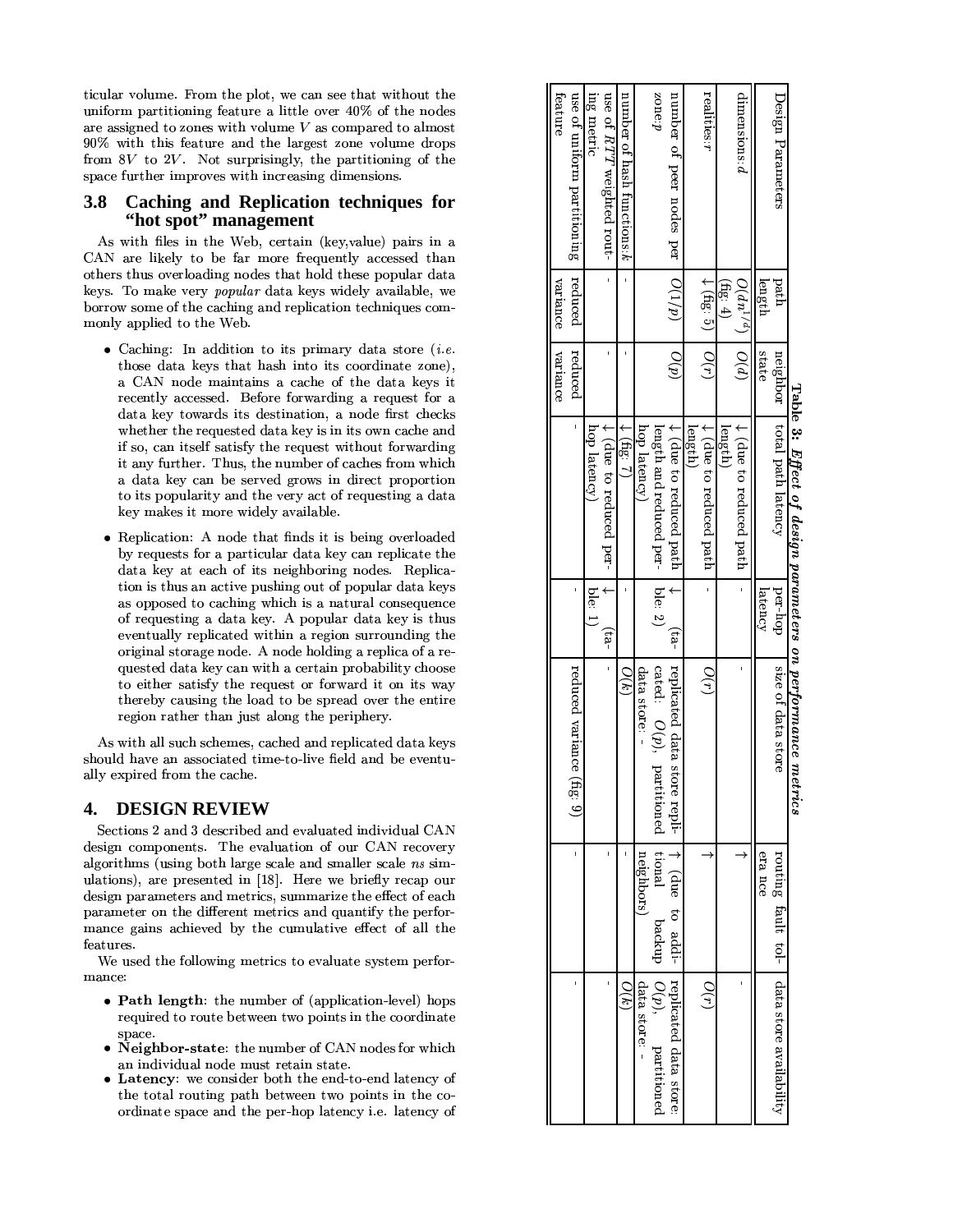| Parameter                      | "bare bones"<br>CAN | "knobs on full"<br>CAN |
|--------------------------------|---------------------|------------------------|
|                                | 2                   | 10                     |
| r                              |                     |                        |
| р                              |                     |                        |
|                                |                     |                        |
| RTT weighted<br>routing metric | OFF                 | OΝ                     |
| Uniform<br>partitioning        | OFF                 | OΝ                     |
| Landmark<br>ordering           | OFF                 | OFF                    |

Table 4: CAN parameters

individual application level hops obtained by dividing the end-to-end latency by the path length.

- Volume: the volume of the zone to which a node is assigned, that is indicative of the request and storage load a node must handle.
- Routing fault tolerance: the availability of multiple paths between two points in the CAN.
- Hash table availability: adequate replication of a (key, value) entry to withstand the loss of one (or more) replicas.

The key design parameters affecting system performance are:

- $\bullet$  dimensionality of the virtual coordinate space:  $d$
- $\bullet$  number of realities:  $r$
- $\bullet$  number of peer nodes per zone: p
- $\bullet$  number of hash functions (*i.e.* number of points per reality at which a (key, value) pair is stored):  $k$
- $\bullet$  use of the *RTT* weighted routing metric
- · use of the Uniform Partitioning feature described in Section 3.7

In some cases, the effect of a design parameter on certain metrics can be directly inferred from the algorithm; in all other cases we resorted to simulation. Table 3 summarizes the relationship between the different parameters and metrics. A table entry marked "-" indicates that the given parameter has no significant effect on that metric, while  $\uparrow$ and L indicate an increase and decrease respectively in that measure caused by the corresponding parameter. The figure numbers included in certain table entries refer to the corresponding simulation results.

To measure the cumulative effect of all the above features, we selected a system size of  $n=2^{18}$  nodes and compared two algorithms:

- 1. a bare bones CAN that does not utilize most of our additional design features
- 2. a "knobs-on-full" CAN making full use of our added features (without the Landmark Ordering feature from Section 3.7)

The topology used for this test is a Transit-Stub topology with a delay of 100ms on intra-transit links, 10ms on stubtransit links and 1ms on intra-stub links (*i.e.* 100ms on links that connect two transit nodes, 10ms on links that connect

| Metric           | "bare bones" CAN | "knobs on full CAN" |
|------------------|------------------|---------------------|
| path length      | 198.0            | 5.0                 |
| $#$ neighbors    | 4.57             | 27.1                |
| $#$ peers        |                  | 2.95                |
| IP latency       | 115.9ms          | 82.4 <sub>ms</sub>  |
| CAN path latency | 23,008ms         | 135.29ms            |

Table 5: CAN Performance Results

a transit node to a stub node and so forth). Tables 4 and 5 list the values of the parameters and metrics for each test.<sup>6</sup>

We find these results encouraging as they demonstrate that for a system with over 260,000 nodes we can route with a latency that is well within a factor of two of the underlying network latency. The number of neighbors that a node must maintain to achieve this is approximately 30 (27.1 + 2.95) which is definitely on the high side but not necessarily unreasonable. The biggest gain comes from increasing the number of dimensions, which lowers the path length from 198 to approximately 5 hops. However, we can see that the latency reduction heuristics play an important role; without latency heuristics, the end-to-end latency would be close to  $5 \times 115 \text{ms}$  (# hops  $\times$  # latency-per-hop).

We repeated the above "knobs-on-full" simulation and varied the system size *n* from  $2^{14}$  to  $2^{18}$ . In scaling the CAN system, we scaled the topology by scaling the number of CAN nodes added to the edges of the topology without scaling the backbone topology itself. This effectively grows the density at the edges of the topology. We found, that as *n* grows, the total path latency grows even slower than  $n^{1/d}$ (with  $d = 10$  in this case) because although the path length grows slowly as  $n^{1/10}$  (from 4.56 hops with  $2^{14}$  nodes to 5.0) with  $2^{18}$  hops) the latency of the additional hops is lower than the average latency since the added hops are along low latency links at the edges of the network.

Extrapolating this scaling trend and making the pessimistic assumption that the total latency grows with the increase in path length (*i.e.* as  $n^{1/10}$ ) we could potentially scale the size of the system by another  $2^{10}$  (reaching a system size of close to a billion nodes) before seeing the path latency increase to within a factor of four of the underlying network latency.

To better understand the effect of link delay distributions on the above results, we repeated the "knobs-on-full" test for different delay distributions on the Transit-Stub topologies. We used the following topologies:

•  $H(100, 10, 1)$ : A Transit-Stub topology with a hierarchical link delay assignment of 100ms on intra-transit links,  $10\mathrm{ms}$  on transit-stub links and  $1\mathrm{ms}$  on intra-stub links. This is the topology used in the above "knobs-

 ${}^{6}$ The reason the IP latency is 82ms (in the "knobs-on-full" test) instead of 115ms is not because the average latency of the physical network is lower but because our CAN algorithm (because of the use of zone overloading and RTT weighted routing) automatically retrieves an entry from the closest replica. 82ms represents the average IP network level latency from the retrieving node to this closest replica.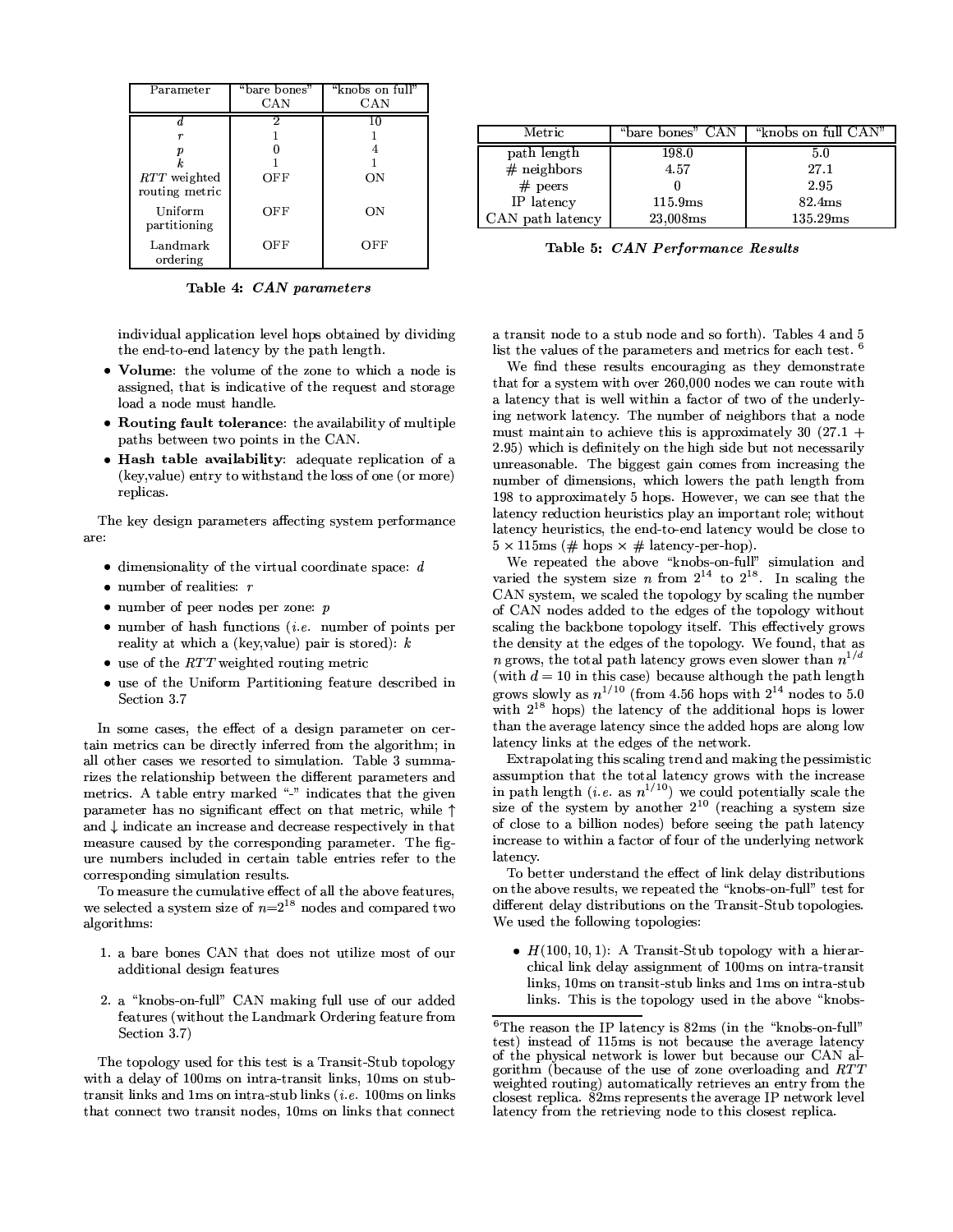

Figure 10: Effect of link delay distribution on CAN latency

on-full" test.

- $H(20, 5, 2)$ : A Transit-Stub topology with a hierarchical link delay assignment of 20ms on intra-transit links, 5ms on transit-stub links and 2ms on intra-stub links.
- $R(10, 50)$ : A Transit-Stub topology with the delay of every link set to a random value between 10ms to  $50ms$ .
- $10xH(20, 5, 2)$ : This topology is the same as  $H(20, 5, 2)$ except that the backbone topology is scaled by a factor of 10 which implies that the density of CAN nodes on the resultant topology is about 10 times lower.

For each of the above topologies, we measure the latency stretch - the ratio of CAN latency to IP latency - for different system sizes. The results are shown in Figure 10. We see that while the delay distribution affects the absolute value of the latency stretch, in all cases, the latency stretch grows very slowly with system size. In no case, do we see a latency stretch of more than three for system sizes up to 130,000 nodes. The fastest growth is in the case of random delay distributions. This is because in this case, as we grow the CAN system size, the new links added at the edges of the network need not be low latency links (unlike with the hierarchical delay distributions). Finally, we see that latency stretch with topology  $H(20, 5, 2)$  is slightly lower than with topology  $10xH(20, 5, 2)$ . This is on due to the higher density of CAN nodes in the case of  $H(20, 5, 2)$ ; higher densities allow the latency heuristics to yield higher gains.

#### **RELATED WORK** 5.

We categorize related work as related *algorithms* in the literature relevant to data location and related *systems* that involve a data location component.

#### **Related Algorithms** 5.1

The Distance Vector (DV) and Link State (LS) algorithms used in IP routing require every router to have some level of knowledge (the exact link structure in the case of LS and the

distance in hops for DV) of the topology of entire network. Unlike our CAN routing algorithm, DV and LS thus require the widespread dissemination of local topology information. While well suited to IP networks wherein topology changes are infrequent, for networks with frequent topology changes, DV and LS would result in the frequent propagation of routing updates. Because we wanted our CAN design to scale to large numbers of potentially flaky nodes we chose not to use routing schemes such as DV and LS.

Another goal in designing CANs was to have a truly distributed routing algorithm, both because this does not stress a small set of nodes and it avoids a single point of failure. We hence avoided more traditional hierarchical routing algorithms [16, 19, 11, 3].

Perhaps closest in spirit to the CAN routing scheme is the Plaxton algorithm [15]. In Plaxton's algorithm, every node is assigned a unique  $n$  bit label. This  $n$  bit label is divided into l levels, with each level having  $w = n/l$  bits. A node with label, say  $xyz$ , where x,y and z are w bit digits, will have a routing table with:

- $\bullet$  2<sup>*w*</sup> entries of the form:  $*$  X X
- $\bullet$  2<sup>w</sup> entries of the form:
- $\bullet$   $2^w$  entries of the form:  $\overline{x}$   $\overline{u}$

where we use the notation  $*$  to denote *every* digit in 0, ...,  $2^w - 1$ . and X to denote any digit in  $0, ..., 2^w - 1$ .

Using the above routing state, a packet is forwarded towards a destination label node by incrementally "resolving" the destination label from left to right. *i.e.* each node forwards a packet to a neighbor whose label matches (from left to right) the destination label in one more digit than its own label does.

For a system with  $n$  nodes, Plaxton's algorithm thus routes in  $O(\log n)$  hops and requires a routing table size that is  $O(\log n)$ . CAN routing by comparison routes in  $O(dn^{1/d})$ hops (where d is dimensions) with routing table size  $O(dr)$ which is independent of  $n$ , although as mentioned earlier, setting  $d = (\log_2 n)/2$  allows our CAN algorithm to match Plaxton's scaling properties. Plaxton's algorithm addresses many of the same issues we do. As such it was a natural candidate for CANs and, early into our work, we seriously considered using it. However, on studying the details of the algorithm, we decided that it was not well-suited to our application. This is primarily because the Plaxton algorithm was originally proposed for web caching environments which are typically administratively configured, have fairly stable hosts, and maximal scales on the order of thousands. While the Plaxton algorithm is very well suited to such environments, the peer-to-peer contexts we address are quite different. We require a self-configuring system which is capable of dealing with a very large set of hosts (millions), many of them potentially quite flaky. However, because the targeted application is web caching, the Plaxton algorithm does not provide a solution whereby nodes can independently discover their neighbors in a decentralized manner. In fact, the algorithm requires global knowledge of the topology to achieve a consistent mapping between data objects and the Plaxton nodes holding those objects. Additionally, every node arrival and departure affects a logarithmic number of nodes which, for large systems with high arrival and departure rates, appears to be on the high side because nodes could be constantly reacting to changes in system membership.

Algorithms built around the concept of geographic routing [9, 12] are similar to our CAN routing algorithm in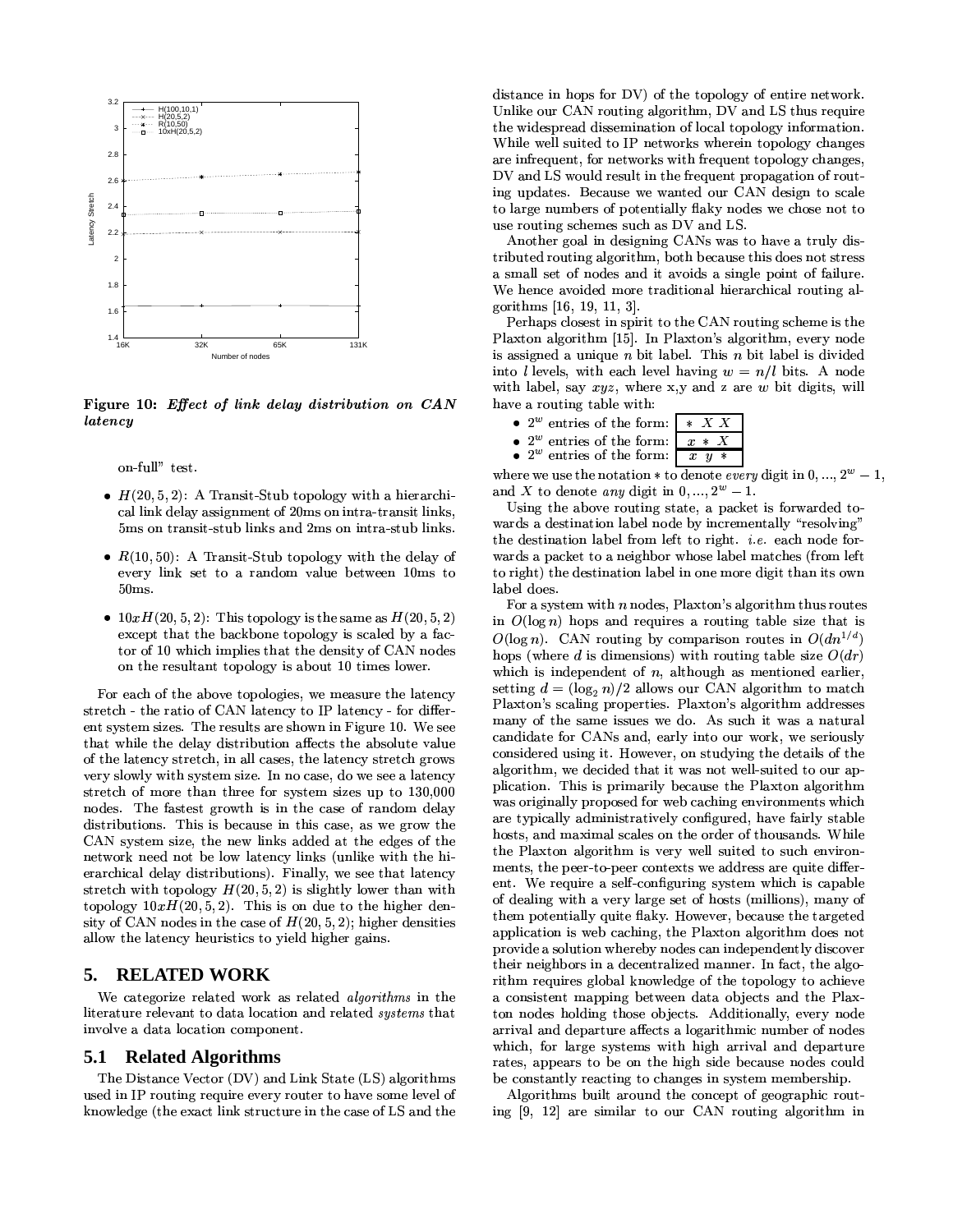that they build around the notion of forwarding messages through a coordinate space. The key difference is that the "space" in their work refers to true physical space because of which there is no neighbor discovery problem  $(i.e. a node)$ 's neighbors are those that lie in its radio range). These algorithms are very well suited to their targeted applications of routing and location services in ad-hoc networks. Applying such algorithms to our CAN problem would require us to construct and maintain neighbor relationships that would correctly mimic geographic space which appears non trivial (for example, GPSR performs certain planarity checks which would be hard to achieve without a physical radio medium). Additionally, such geographic routing algorithms are not obviously extendible to multi-dimensional spaces.

#### 5.2 **Related Systems**

#### $5.2.1$ Domain Name System

The DNS system in some sense provides the same functionality as a hash table; it stores key value pairs of the form (domain name, IP address). While a CAN could potentially provide a distributed DNS-like service, the two systems are quite different. In terms of functionality, CANs are more general than the DNS. The current design of the DNS closely ties the naming scheme to the manner in which a name is resolved to an IP address, CAN name resolution is truly independent of the naming scheme. In terms of design, the two systems are very different as should be evident from this paper.

#### 5.2.2 *OceanStore*

The OceanStore project at U.C.Berkeley [10] is building a utility infrastructure designed to span the globe and provide continuous access to persistent information. Servers selforganize into a very large scale storage system. Data in OceanStore can reside at any server within the OceanStore system and hence a data location algorithm is needed to route requests for a data object to an appropriate server. OceanStore uses the Plaxton algorithm as the basis for its data location scheme. The Plaxton algorithm was described above.

### 5.2.3 Publius

Publius [13] is a Web publishing system that is highly resistant to censorship and provides publishers with a high degree of anonymity. The system consists of publishers who post Publius content to the web, servers that host randomlooking content, and retrievers that browse Publius content on the web. The current Publius design assumes the existence of a static, system-wide list of available servers. The self-organizing aspects of our CAN design could potentially be incorporated into the Publius design allowing it to scale to large numbers of servers. We thus view our work as complementary to the Publius project.

### 5.2.4 Peer-to-peer file sharing systems

Section 1 described the basic operation of the two most widely deployed peer-to-peer file sharing systems; Napster and Gnutella. We now describe a few more systems in this space that use novel indexing schemes. Although many of these systems address additional, related problems such as security, anonymity, keyword searching etc, we focus here on their solutions to the indexing problem.

Freenet [5, 2] is a file sharing application that additionally protects the anonymity of both authors and readers. Freenet nodes hold 3 types of information: keys (which are analogous to web URLs) addresses of other Freenet nodes which are also likely to know about similar keys, and optionally the data corresponding to those keys. A node that receives a request for a key for which it does not know the exact location forwards the request to a Freenet node that it does know about whose keys are closer to the requested key. Results for both successful and failed searches backtrack along the path the request travelled. If a node fails to locate the desired content, it returns a failure message back to its upstream node which will then try an alternate downstream node which is its next best choice. In this way, a request operates as a steepest-ascent hill-climbing search with backtracking. The authors hypothesize that the quality of the routing should improve over time, for two reasons. First, nodes should come to specialize in locating sets of similar keys because a node listed in routing tables under a particular key will tend to receive mostly requests for similar keys and because of backtracking will become better informed in its routing tables about which other nodes carry those keys. Second, nodes should become similarly specialized in storing clusters of files having similar keys. This is because forwarding a request successfully will result in the node itself gaining a copy of the requested file, and most requests will be for similar keys and hence the node will mostly acquire files with similar keys. The scalability of the above algorithm is yet to be fully studied.

Ongoing work at UCB  $7$  looks into developing a peerto-peer file sharing application using a location algorithm similar to the Plaxton algorithm (although developed independently from the Plaxton work). A novel aspect of their work is the randomization of path selection for improved robustness.

A description and evaluation of these and other file sharing applications can be found at [22]. A key difference between our CAN algorithm and most of these file sharing systems is that under normal operating conditions, content that exists within the CAN can always be located by any other node because there is a clear "home" (point) in the CAN for that content and every other node knows what that home is and how to reach it. With systems such as [2, 6] however it is quite possible that even with every node in the system behaving correctly, content may not be found either because content is beyond the horizon of a particular node [6] or because different nodes have different, inconsistent views of the network [2]. Whether this is an important distinguishing factor depends of course on the nature of an application's goals.

# 6. DISCUSSION

Our work, so far, addresses two key problems in the design of Content-Addressable Networks; scalable routing and indexing. Our simulation results validate the scalability of our overall design - for a CAN with over 260,000 nodes, we can route with a latency that is less than twice the IP path latency.

Certain additional problems remain to be addressed in realizing a comprehensive CAN system. An important open problem is that of designing a secure CAN that is resistant

 ${\rm ^7}$  Private communication with Adam Costello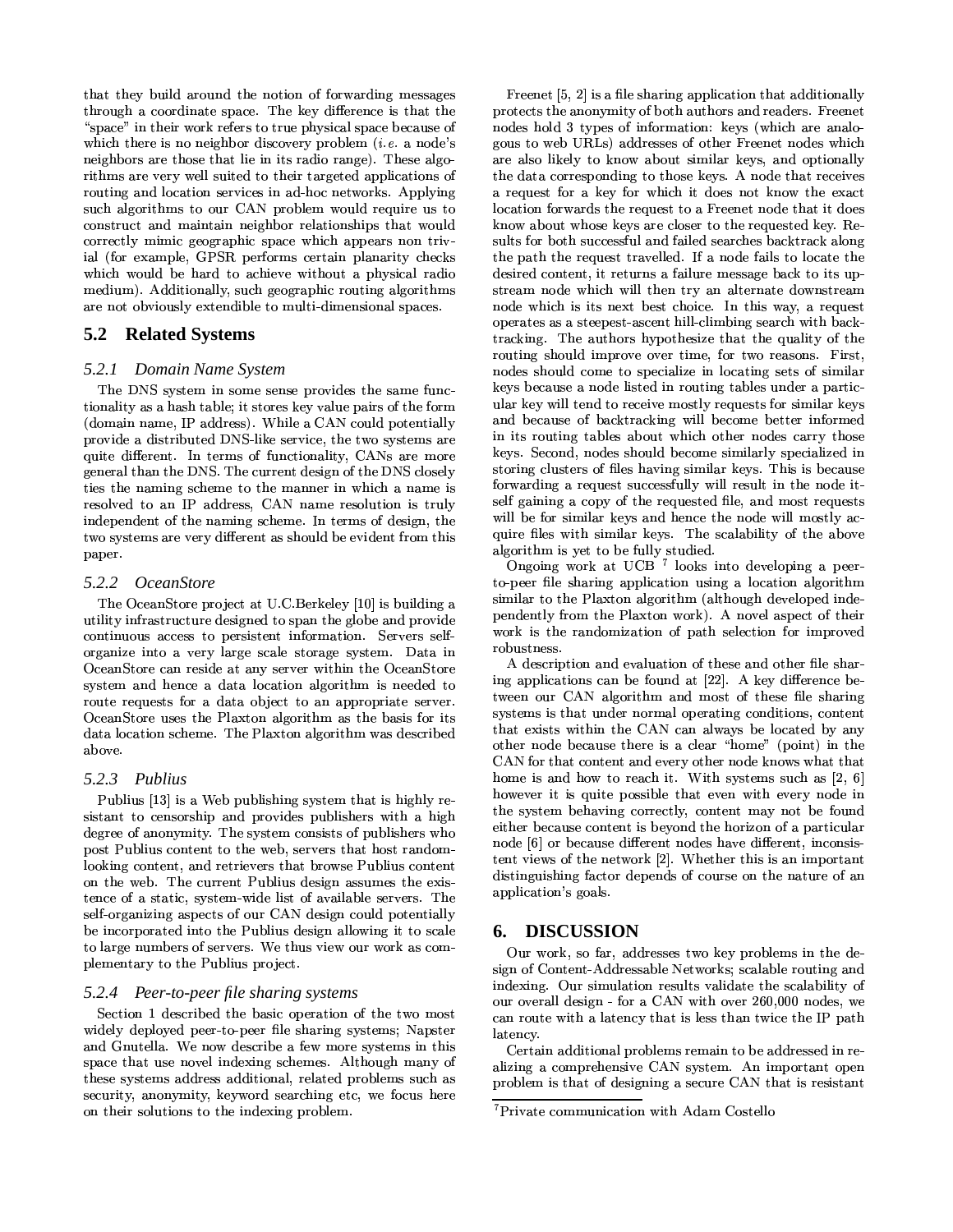to denial of service attacks. This is a particularly hard problem because (unlike the Web) a malicious node can act, not only as a malicious client, but also as a malicious server or router. A number of ongoing projects both in research and industry are looking into the problem of building large-scale distributed systems that are both secure and resistant to denial-of-service attacks [13, 10, 2].

Additional related problems that are topics for future work include the extension of our CAN algorithms to handle mutable content, and the design of search techniques [8, 20] such as keyword searching built around our CAN indexing mechanism.

Our interest in exploring the scalability of our design, and the difficulty of conducting truly large scale experiments (hundreds of thousands of nodes), led us to initially evaluate our CAN design through simulation. Now that simulation has given us some understanding of the scaling properties of our design, we are, in collaboration with others, embarking on an implementation project to build a file sharing application that uses a CAN for distributed indexing.

#### **ACKNOWLEDGMENTS** 7.

The authors would like to thank Steve McCanne, Jitendra Padhye, Brad Karp, Vern Paxson, Randy Katz and the anonymous reviewers for their useful comments.

## 8. REFERENCES

- [1] W. Bolosky, J. Douceur, D. Ely, and M. Theimer. Feasibility of a Serverless Distributed File System Deployed on an existing set of Desktop PCs. In Proceedings of SIGMETRICS 2000, Santa Clara, CA, June 2000.
- [2] I. Clarke, O. Sandberg, B. Wiley, and T. Hong. Freenet: A Distributed Anonymous Information Storage and Retrieval System. ICSI Workshop on Design Issues in Anonymity and Unobservability, July 2000.
- [3] S. Czerwinski, B. Zhao, T. Hodes, A. Joseph, and R. H. Katz. An Architecture for a Secure Service Discovery Service. In Proceedings of Fifth ACM Conf. on Mobile Computing and Networking (MOBICOM), Seattle, WA, 1999, ACM.
- [4] P. Francis. Yoid: Extending the Internet Multicast Architecture. Unpublished paper, available at http://www.aciri.org/yoid/docs/index.html, Apr. 2000.
- [5] FreeNet. http://freenet.sourceforge.net.
- [6] Gnutella. http://gnutella.wego.com.
- [7] J. Guterman. Gnutella to the Rescue ? Not so Fast, Napster fiends. link to article at http://gnutella.wego.com, Sept. 2000.
- [8] Infrasearch. http://www.infrasearch.com.
- [9] B. Karp and H. Kung. Greedy Perimeter Stateless Routing. In Proceedings of ACM Conf. on Mobile Computing and Networking (MOBICOM), Boston, MA, 2000. ACM.
- [10] J. Kubiatowicz, D. Bindel, Y. Chen, S. Czerwinski, P. Eaton, D. Geels, R. Gummadi, S. Rhea, H. Weatherspoon, W. Weimer, C. Wells, and B. Zhao. Oceanstore: An Architecture for Global-scale Persistent Storage. In Proceedings of ASPLOS 2000, Cambridge, Massachusetts, Nov. 2000.
- [11] S. Kumar, C. Alaettinoglu, and D. Estrin. SCOUT: Scalable Object Tracking through Unattended Techniques. In Proceedings of the Eight IEEE International Conference on Network Protocols, Osaka, Japan, Nov. 2000.
- [12] J. Li, J. Jannotti, D. D. Couto, D. Karger, and R. Morris. A Scalable Location Service for Geographic Ad-hoc Routing. In Proceedings of ACM Conf. on Mobile Computing and Networking (MOBICOM), Boston, MA, 2000, ACM.
- [13] A. D. R. Marc Waldman and L. F. Cranor. Publius: A Robust, Tamper-evident, Censorship-resistant, Web Publishing System. In Proceedings of the 9th USENIX Security Symposium, pages 59-72, August 2000.
- [14] Napster. http://www.napster.com.
- [15] C. Plaxton, R. Rajaram, and A. W. Richa, Accessing nearby copies of replicated objects in a distributed environment. In Proceedings of the Ninth Annual ACM Symposium on Parallel Algorithms and Architectures (SPAA), June 1997.
- [16] J. B. Postel. Internet Protocol Specification. ARPANET Working Group Requests for Comment, DDN Network Information Center, SRI International, Menlo Park, CA, Sept. 1981. RFC-791.
- [17] S. Ratnasamy, P. Francis, M. Handley, R. Karp, J. Padhye, and S. Shenker. Grass-roots Content Distribution: RAID meets the Web. Jan. 2001. unpublished document available at  $http://www.aciri.org/sylvia/$ .
- [18] S. Ratnasamy, P. Francis, M. Handley, R. Karp, and S. Shenker. A Scalable Content-Addressable Network. In *ICSI* Technical Report, Jan. 2001.
- [19] Y. Rekhter and T. Li. A Border Gateway Protocol 4 BGP-4. ARPANET Working Group Requests for Comment, DDN Network Information Center, Mar. 1995. RFC-1771.
- [20] M. Welsh, N. Borishov, J. Hill, R. von Behren, and A. Woo. Querying large collections of music for similarity. Technical report, University of California, Berkeley, CA, Nov. 1999.
- [21] E. Zegura, K. Calvert, and S. Bhattacharjee. How to Model an Internetwork. In Proceedings IEEE Infocom '96, San Francisco, CA, May 1996.
- [22] Zeropaid.com. File sharing portal at http://www.zeropaid.com.